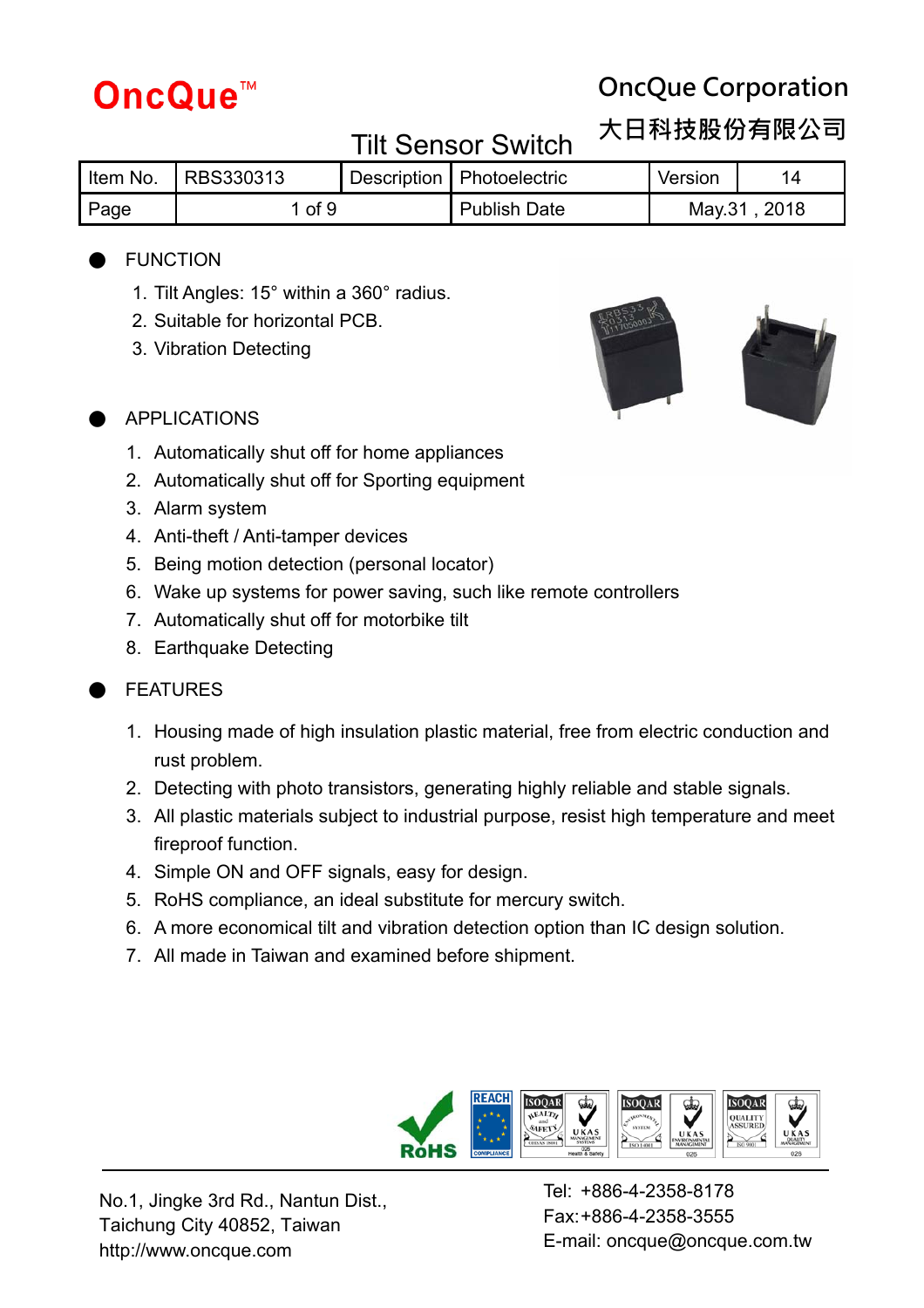# **OncQue Corporation**

**大日科技股份有限公司**

### Tilt Sensor Switch

| Item No. | RBS330313  |  | Description   Photoelectric | Version | 14     |
|----------|------------|--|-----------------------------|---------|--------|
| Page     | $2$ of $9$ |  | <b>Publish Date</b>         | Mav.31  | . 2018 |

#### **PATENTS**

- 1. Taiwan Patent No. I 310952
- 2. Taiwan Patent No. M 450817
- 3. Japan Patent No. 4384217
- 4. Japan Patent No. 3148127
- 5. U.S.A. Patent No. US 6,800,841 B1
- 6. U.S.A. Patent No. US 7,402,791 B2
- 7. China Patent No. ZL 200610083013.5
- 8. China Patent No. ZL 200820126206.9
- 9. China Patent No. ZL 201220539712.7



No.1, Jingke 3rd Rd., Nantun Dist., Taichung City 40852, Taiwan http://www.oncque.com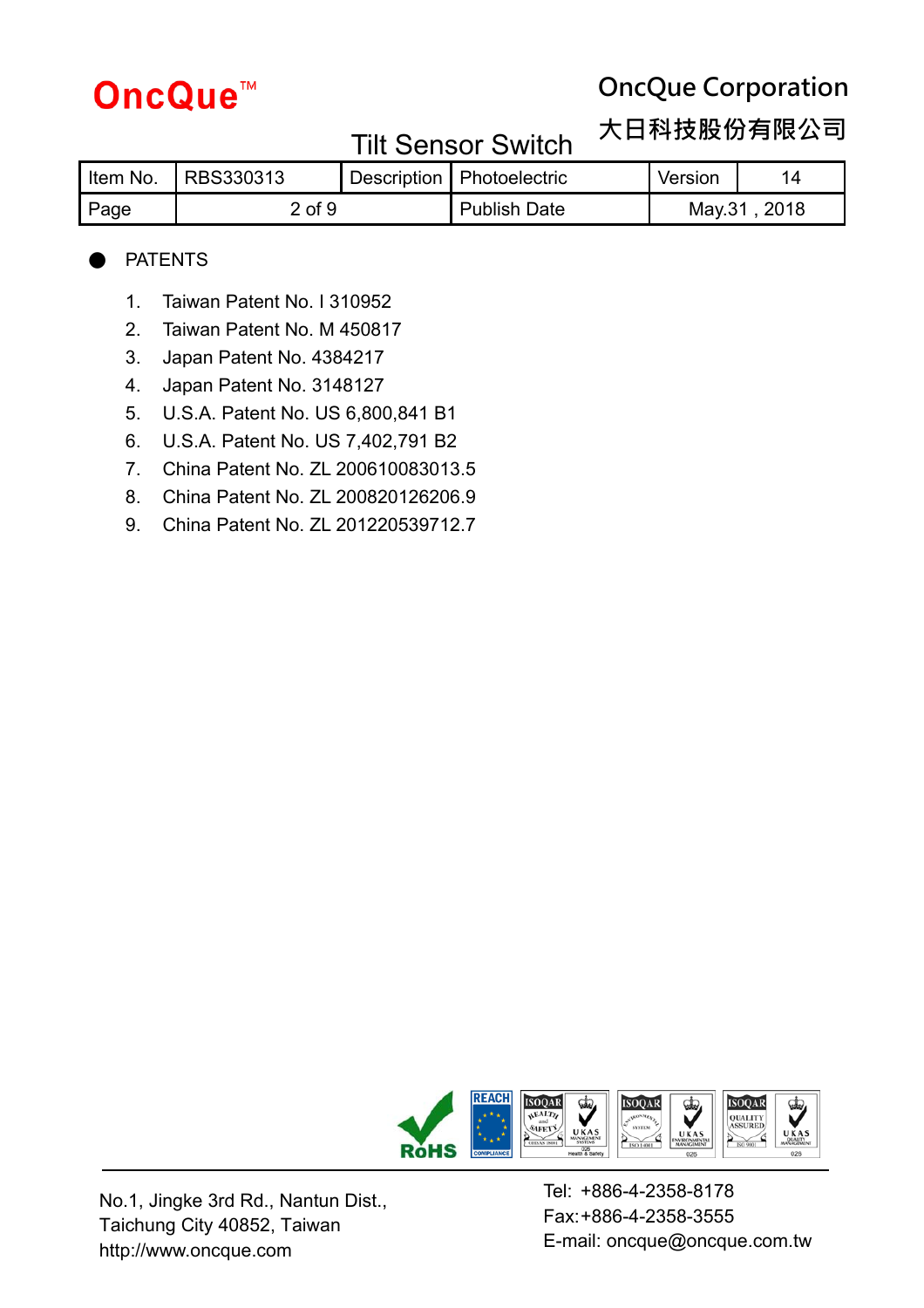

## **OncQue Corporation**

**大日科技股份有限公司**

| IIIL OUIIUUI OMILUII |                                   |  |                             |              |    |  |  |
|----------------------|-----------------------------------|--|-----------------------------|--------------|----|--|--|
|                      | Item No. $\overline{R}$ RBS330313 |  | Description   Photoelectric | Version      | 14 |  |  |
| Page                 | 3 of 9                            |  | <b>Publish Date</b>         | May.31, 2018 |    |  |  |

Tilt Sensor Switch

DIMENSIONS / OPERATION / P.C.B. LAYOUT (Unit: mm, Tolerance: ±0.25mm)

Fig. 1





No.1, Jingke 3rd Rd., Nantun Dist., Taichung City 40852, Taiwan http://www.oncque.com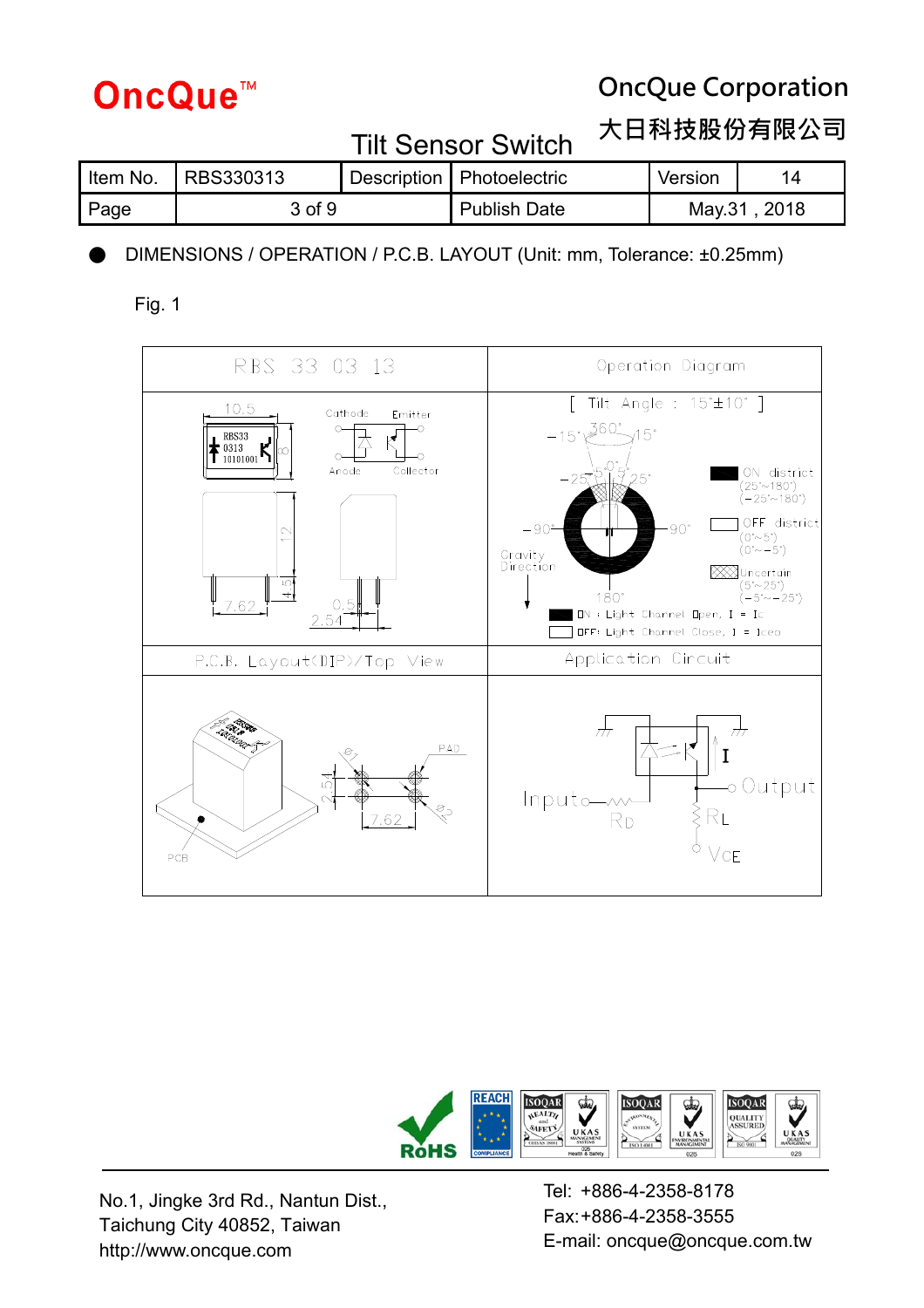# **OncQue Corporation**

**大日科技股份有限公司**

### Tilt Sensor Switch

# Item No. RBS330313 Bescription Photoelectric Version 14 Page 1 4 of 9 Publish Date May.31, 2018

#### **Current/Voltage Suggested**

| Input Current (mA) | Operating Voltage (V) | Condition                       |
|--------------------|-----------------------|---------------------------------|
| 10                 | 3.3                   | $V_{CE} = 3.3V$<br>$RD=200$ ohm |
|                    |                       | $R_L = 100K$ ohm                |
|                    |                       | $V_{CE} = 5V$                   |
| 10                 | 5                     | $RD=390$ ohm                    |
|                    |                       | $R_L = 100K$ ohm                |

\*Please refer to above Application Circuit for designing electrical circuit.

#### Absolute Maximum Rating (Ta=25°C)

| Item                         |                                    | Symbol                  | Rating       | Unit        |
|------------------------------|------------------------------------|-------------------------|--------------|-------------|
|                              | <b>Power Dissipation</b>           | Pd                      | 75           | mW          |
|                              | Reverse Voltage                    | $V_{R}$                 | 5            | V           |
| Input                        | <b>Forward Current</b>             | IF.                     | 50           | mA          |
|                              | Peak Forward Current (*1)          | $I_{FP}$                | 1            | A           |
|                              | <b>Collector Power Dissipation</b> | $P_{C}$                 | 100          | mW          |
|                              | <b>Collector Current</b>           | $\mathsf{I}_\mathsf{C}$ | 20           | mA          |
| Output                       | C-E Voltage                        | V <sub>CEO</sub>        | 30           | V           |
|                              | E-C Voltage                        | V <sub>ECO</sub>        | 5            | V           |
| <b>Operating Temperature</b> |                                    | <b>Topr</b>             | $-25$ $-185$ | $^{\circ}C$ |
|                              | Storage Temperature                |                         | $-40$ $-185$ | $^{\circ}C$ |
| Soldering Temperature (*2)   |                                    | Tsol                    | 260          | $^{\circ}C$ |

(\*1) tw=100 uSec.、T=10 mSec.

(\*2) Please refer to soldering condition.



No.1, Jingke 3rd Rd., Nantun Dist., Taichung City 40852, Taiwan http://www.oncque.com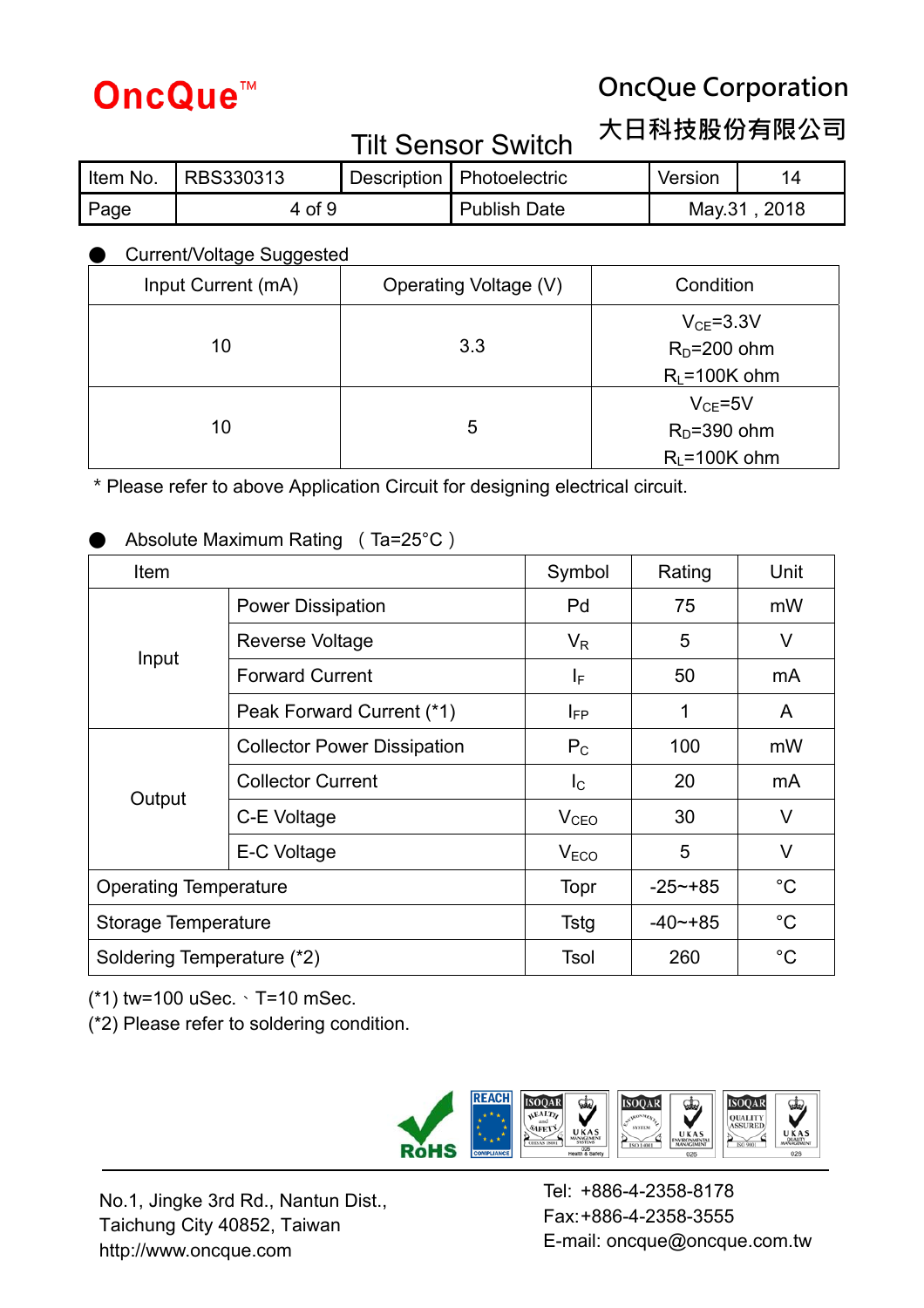# **OncQue Corporation**

**大日科技股份有限公司**

## Tilt Sensor Switch

# Item No. RBS330313 Bescription Photoelectric Version 14 Page 1 5 of 9 Publish Date May.31, 2018

● Electrical Optical Characteristics (Ta=25℃)

| Parameter                     | Symbol         | Condition                     | Min. | Typ. | Max. | Unit        |
|-------------------------------|----------------|-------------------------------|------|------|------|-------------|
| <b>Forward Voltage</b>        | $V_F$          | $I_F = 20mA$                  |      | 1.2  | 1.5  | V           |
| <b>Reverse Current</b>        | $I_R$          | $V_R = 5V$                    |      |      | 10   | μA          |
| Peak Wavelength               | λp             | $I_F = 10mA$                  |      | 940  |      | nm          |
| Dark Current                  | Iceo           | $V_{CE} = 10V$                |      |      | 2    | μA          |
| <b>C-E Saturation Voltage</b> | $V_{CE}$ (sat) | $IC=0.25mA$<br>$I_F = 20mA$   |      |      | 0.4  | $\vee$      |
| <b>Light Current</b>          | $I_{\rm C}$    | $V_{CE} = 5V$<br>$I_F = 20mA$ | 0.5  | 5    |      | mA          |
| <b>Rise Time</b>              | Tr             | $IC=0.8mA$<br>$V_{CC} = 30V$  |      | 5    | -    | usec        |
| <b>Fall Time</b>              | Tf             | $R_L = 1K\Omega$              |      | 5    | -    | <b>µsec</b> |
| <b>Operation Diagram</b>      | θ              | <b>Fig. 1</b>                 | 5    | 15   | 25   | $\circ$     |



No.1, Jingke 3rd Rd., Nantun Dist., Taichung City 40852, Taiwan http://www.oncque.com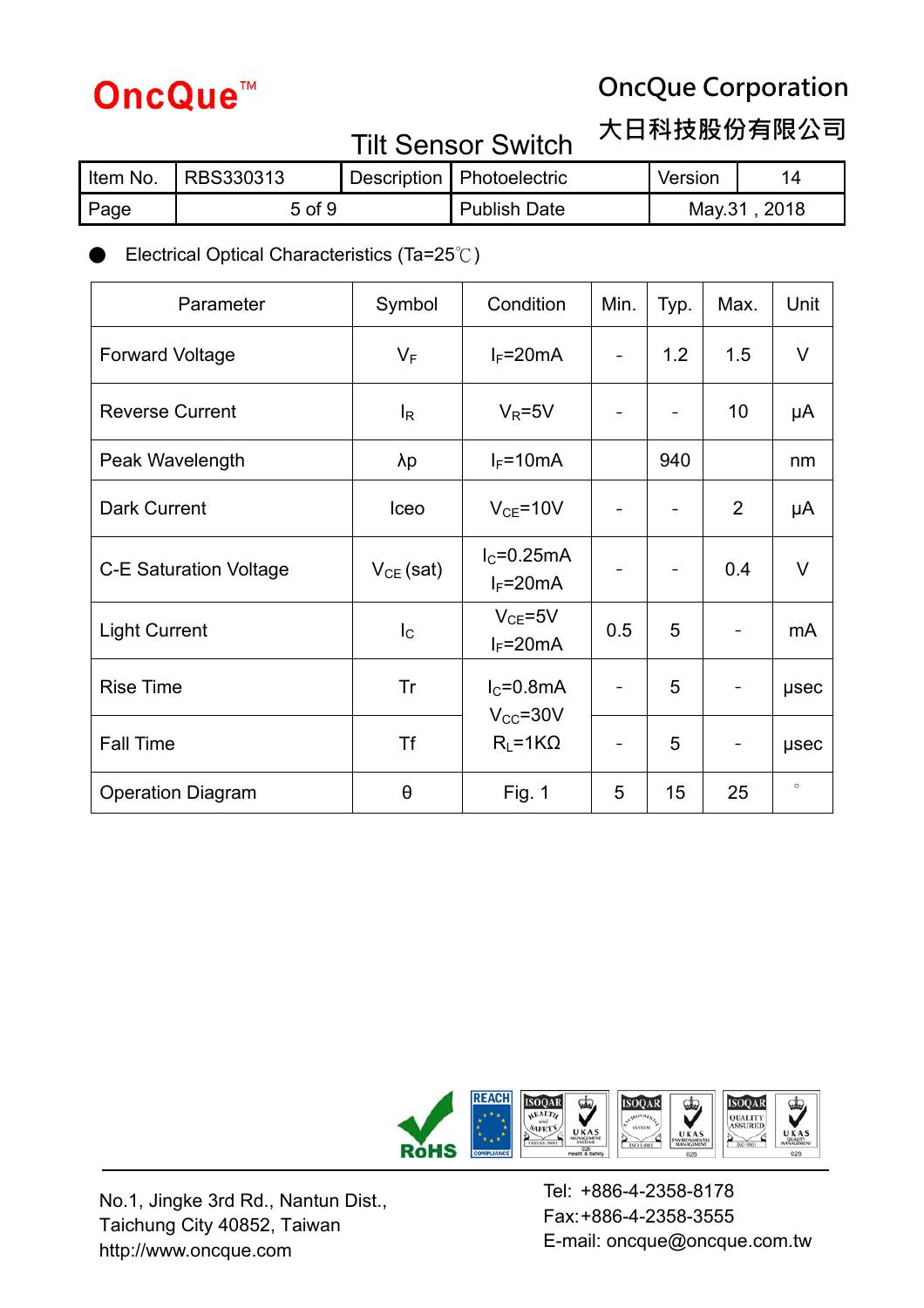## **OncQue Corporation**

#### **大日科技股份有限公司**

| .        |           |  |                             |         |               |  |
|----------|-----------|--|-----------------------------|---------|---------------|--|
| Item No. | RBS330313 |  | Description   Photoelectric | Version | 14            |  |
| Page     | 6 of 9    |  | <b>Publish Date</b>         |         | May.31 , 2018 |  |

Tilt Sensor Switch

#### Typical Electrical / Optical Characteristics Curves (Ta=25°C)





Fig.3 Collector Current vs. Collector-emitter Voltage



#### $Fig. 2$ Forward Current vs. Forward Voltage



Fig.4 Collector Current vs.<br>Ambient Temperature





No.1, Jingke 3rd Rd., Nantun Dist., Taichung City 40852, Taiwan http://www.oncque.com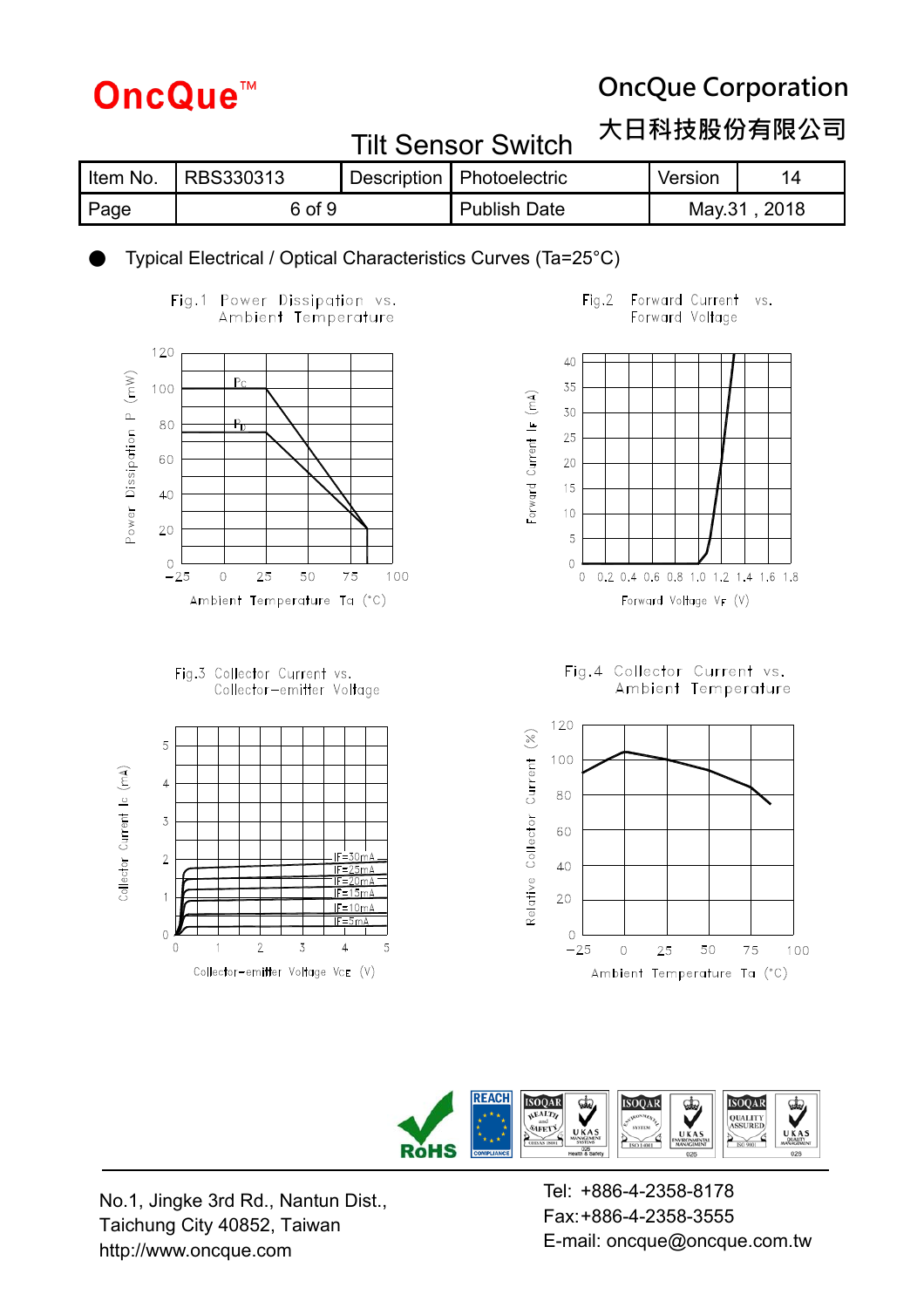# **OncQue Corporation**

#### **大日科技股份有限公司**

| Item No. | RBS330313         |  | Description   Photoelectric | Version | 14            |  |
|----------|-------------------|--|-----------------------------|---------|---------------|--|
| Page     | <sup>っ</sup> of 9 |  | <b>Publish Date</b>         |         | May.31 , 2018 |  |

Tilt Sensor Switch

#### Fig.5 Collector-emitter Saturation Voltage vs. Ambient Temperature





#### RELIABLE TEST ITEMS

Reliable Test for RBS330313

|               | Test Item                    | Contents                                          |
|---------------|------------------------------|---------------------------------------------------|
|               | <b>Operating Temperature</b> | $-25^{\circ}$ C ~ 85 $^{\circ}$ C                 |
| $\mathcal{P}$ | Storage Temperature          | $-40^{\circ}$ C ~ 85 $^{\circ}$ C                 |
| 3             | <b>Humidity</b>              | 40 °C / 95 %RH                                    |
| 4             | <b>Mechanical Life</b>       | 2Hz, horizontal<br>1,000,000 times                |
| 5             | <b>Electrical Life</b>       | $I_F = 20$ mA, $V_{CE} = 5$ V<br>TIME: 30,000 hrs |



No.1, Jingke 3rd Rd., Nantun Dist., Taichung City 40852, Taiwan http://www.oncque.com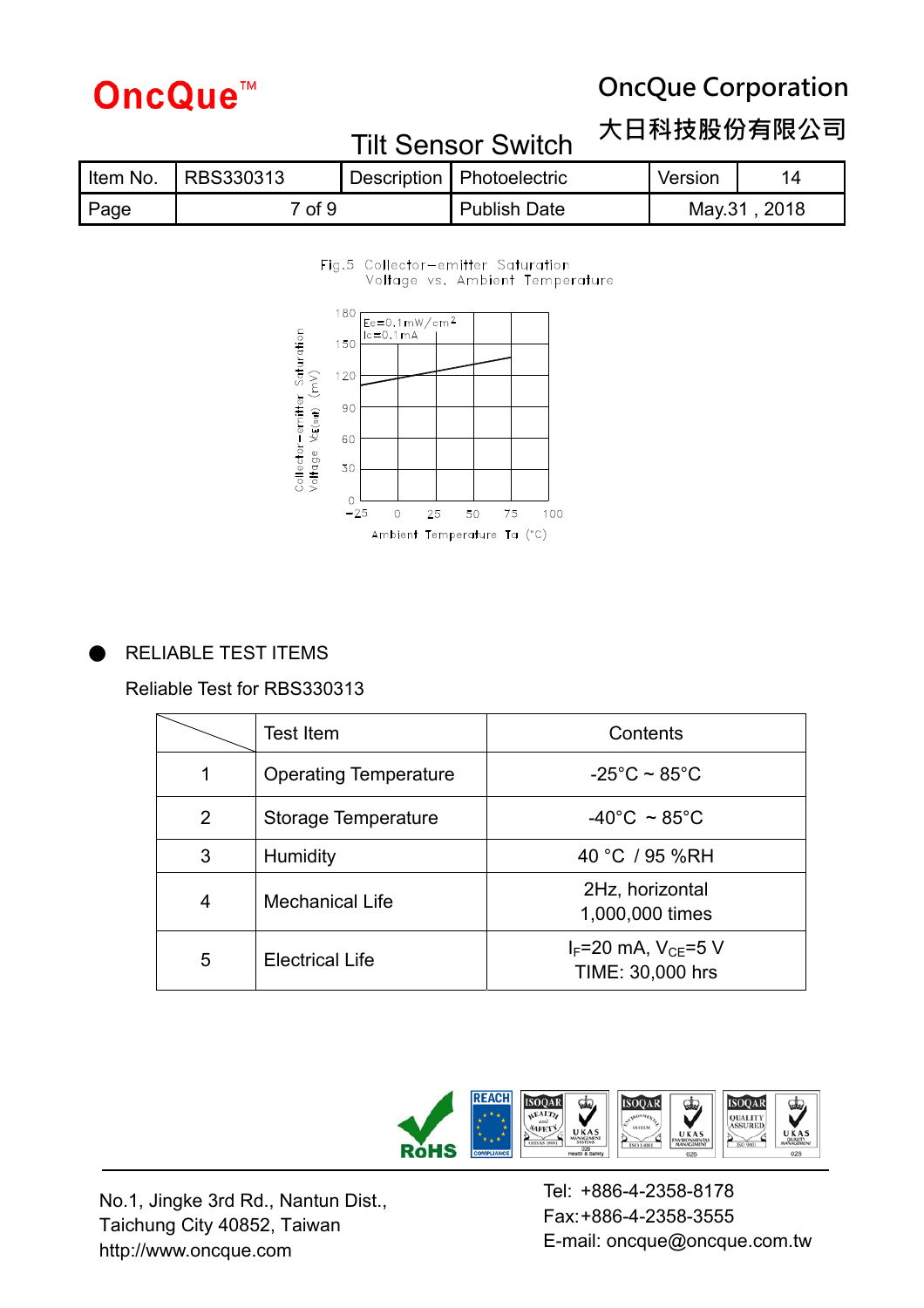# **OncQue Corporation**

**大日科技股份有限公司**

#### Tilt Sensor Switch

| ltem No. | <b>RBS330313</b> |  | Description   Photoelectric | Version      | 14 |
|----------|------------------|--|-----------------------------|--------------|----|
| Page     | 8 of 9           |  | <b>Publish Date</b>         | May.31, 2018 |    |

#### SOLDERING CONDITION

Following soldering conditions are for reference only, please use soldering information that solder paste manufacturer recommends.

| Condition<br>Suitable<br>Production<br><b>Process</b> | Soldering<br><b>Temperature</b> | <b>Soldering Time</b> | Wattage of<br><b>Manual Soldering</b>                    | Type       |
|-------------------------------------------------------|---------------------------------|-----------------------|----------------------------------------------------------|------------|
| <b>Wave Soldering</b>                                 | $260 \pm 5^{\circ}$ C           | < 5 seconds max.      |                                                          | <b>DIP</b> |
| <b>Manual Soldering</b>                               | $300 \pm 5^{\circ}$ C           | < 3 seconds max.      | 30W or<br>Temperature-<br>controlled manual<br>soldering | <b>DIP</b> |

#### **PACKAGE**

| Part Number | Package   | Quantity | Total      | Dimension      |
|-------------|-----------|----------|------------|----------------|
|             | IC tube   | 48 pcs   | 48 pcs     | 525L*10W*17.5H |
| RBS330313   | Inner box | 72 tubes | 3,456 pcs  | 539L*130W*130H |
|             | Carton    | 4 boxes  | 13,824 pcs | 551L*285W*288H |

**※** Package shown as below for reference.



No.1, Jingke 3rd Rd., Nantun Dist., Taichung City 40852, Taiwan http://www.oncque.com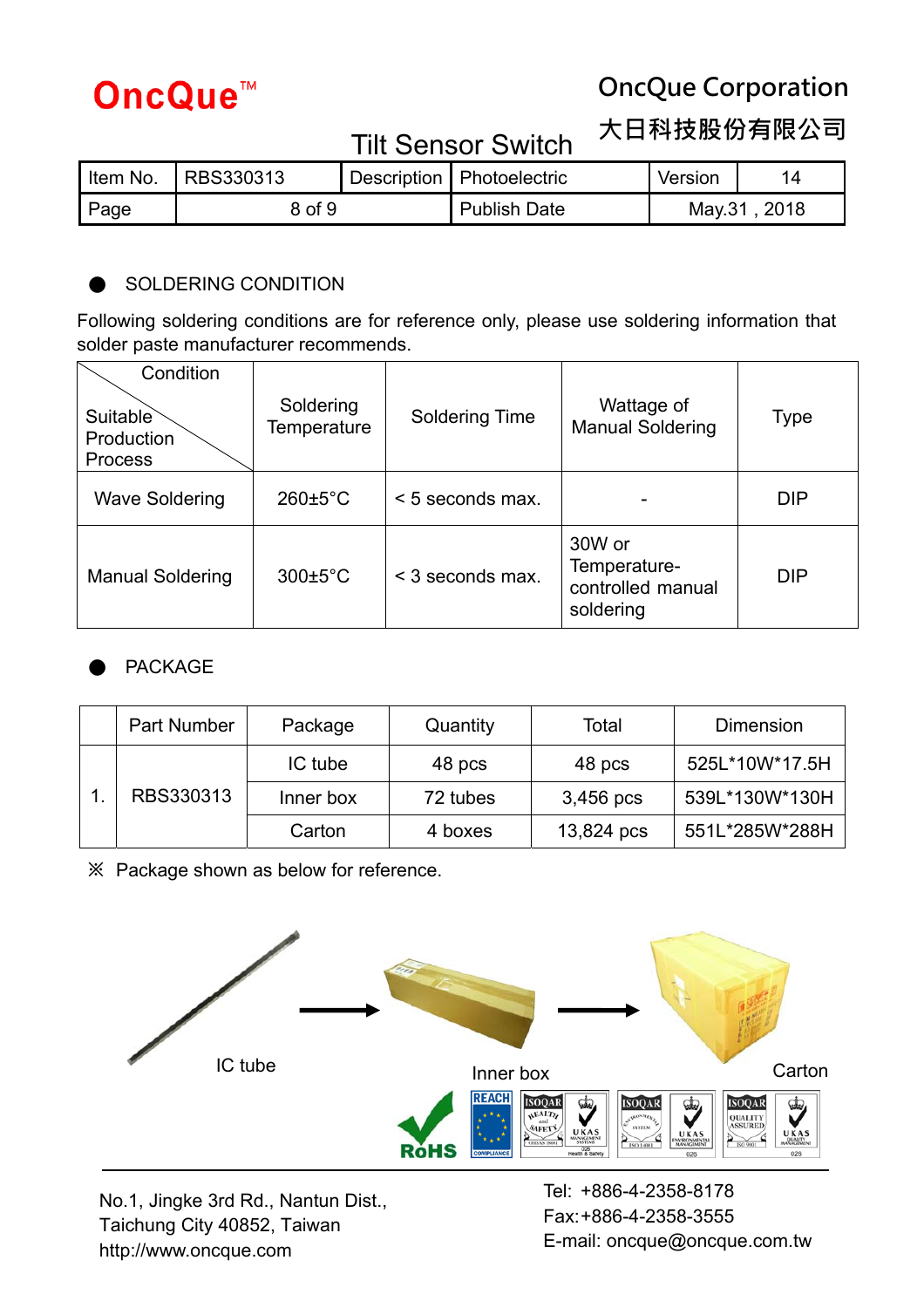## **OncQue Corporation**

**大日科技股份有限公司**

#### Tilt Sensor Switch

|      | Item No.   RBS330313 |  | Description   Photoelectric | Version      |  |
|------|----------------------|--|-----------------------------|--------------|--|
| Page | 9 of 9               |  | Publish Date                | May.31, 2018 |  |

#### ● NOTES

- 1. Suggestion for usage: For vibration usage or application, we suggest to add hysteresis for IC.
- 2. For the continued product improvement as one of the company policy, specifications may change or update without notice. The latest information can be obtained through our sales offices. Normally, all products are supplied under our standard conditions.

#### PRECAUTIONS FOR USE

- 1. If the products is intended to be used for other endurance equipment requiring higher safety and reliability such as life support system, space and aviation devices, disaster and safety system, it's necessary to make verification of conformity or contact us for the details before using.
- 2. Do not try to clean the switch with a solvent or similar substance after the soldering process.
- 3. Use water-soluble flux may damage the switch.
- 4. Please follow the soldering instruction accordingly, otherwise might lead to defective.
- 5. Do not use switch in the environment of high humidity, because such an environment may cause the leakage current between the terminals.
- 6. Please do not exceed the rated load as there will be a risk of disabling the product function.
- 7. In the circuit, switch should not be near or directly connected with the magnetic component solder joints (for example: relays, transformers, etc.).
- 8. To prevent damaging IR and PT, please make electrostatic protective treatment, for example: wearing a conductive wrist strap or antistatic gloves during production process, and grounding machinery etc.



No.1, Jingke 3rd Rd., Nantun Dist., Taichung City 40852, Taiwan http://www.oncque.com